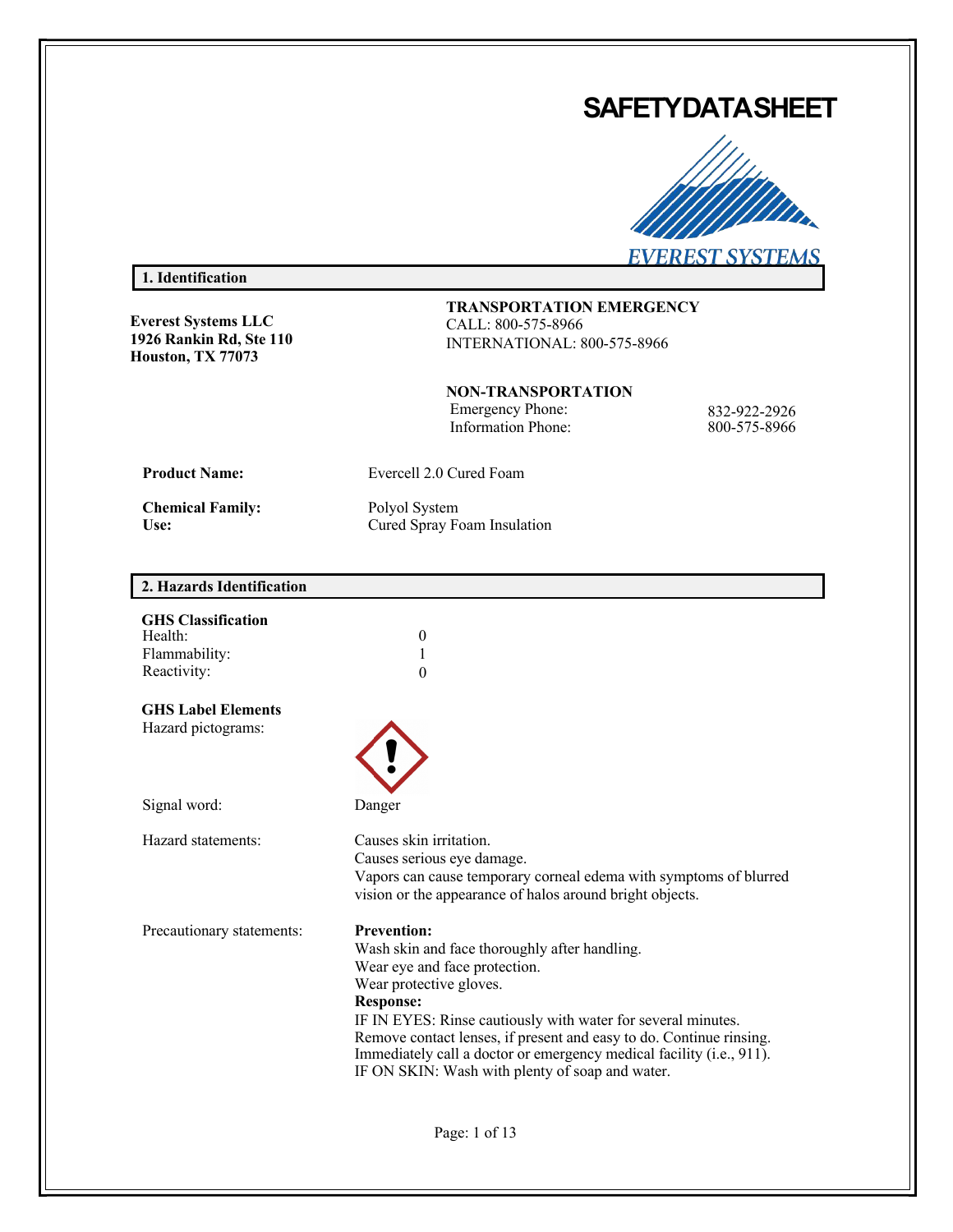# **3. Composition/Information on Ingredients**

## **Hazardous Components**

| WeightPercent | <b>Components</b>                 | CAS-No.        |
|---------------|-----------------------------------|----------------|
| $40 - 70\%$   | Polyol Blend                      | Proprietary    |
|               |                                   |                |
| $5 - 13\%$    | $1,1,1,3,3$ -Pentafluoropropane   | $460 - 73 - 1$ |
| $3 - 10\%$    | Chlorinated Phosphate Ester       | 13674-84-5     |
| $1 - 10\%$    | <b>Brominated Flame Retardant</b> | Proprietary    |
| $1 - 5\%$     | Polyether Polyol Blend            | Proprietary    |
| $1 - 5\%$     | Diethyltoluenediamine             | 68479-98-1     |
| $1-5%$        | N,N-Dimethylcyclohexlamine        | 98-94-2        |

The specific chemical identity and/or exact percentage of component(s) have been withheld as a trade secret.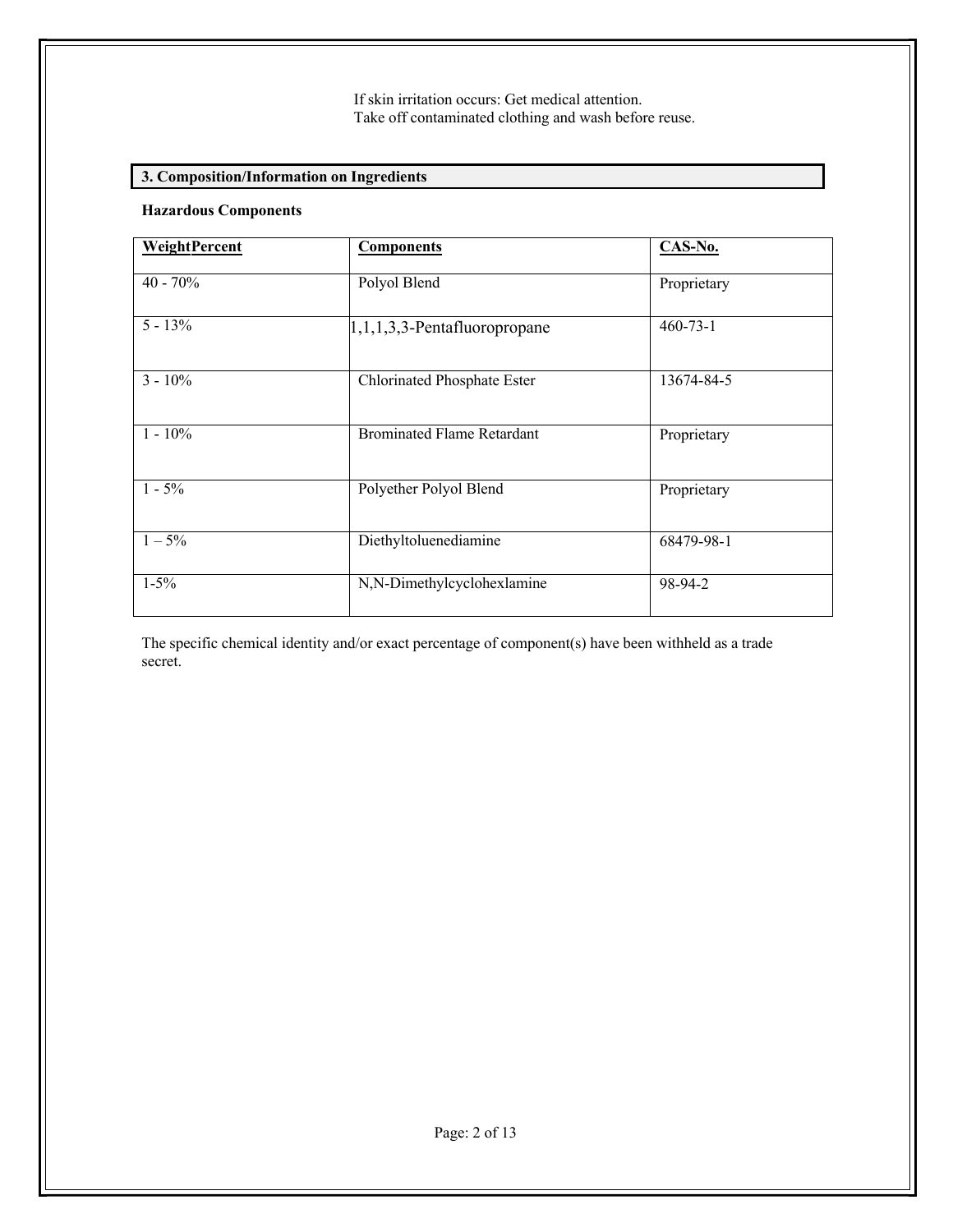## **4. First Aid Measures**

## **Most Important Symptom(s)/Effect(s)**

**Acute:** Causes serious eye damage with symptoms of eye burns, corneal injury, and possible blindness.,Causes skin irritation with symptoms of reddening, itching, and swelling., Vapor can reduce oxygen available for breathing., Vapors can cause temporary corneal edema with symptoms of blurred vision orthe appearance of halos around bright objects.

## **Eye Contact**

In case of contact, flush eyes with plenty of lukewarm water. Call a physician immediately.

## **Skin Contact**

In case of skin contact, wash affected areas with soap and water. Immediately remove contaminated clothing and shoes. Get medical attention if irritation develops.

## **Inhalation**

If inhaled, remove to fresh air. If breathing is difficult, give oxygen. If not breathing, give artificial respiration using a pocket mask type resuscitator. Get medical attention.

## **Ingestion**

If ingested, do not induce vomiting unless directed to do so by medical personnel. Get medical attention.

## **5. Firefighting Measures**

| <b>Suitable Extinguishing Media:</b> | Carbon dioxide (CO2), Dry chemical, Foam, water spray for large<br>fires. |  |
|--------------------------------------|---------------------------------------------------------------------------|--|
| Unsuitable Extinguishing Media:      | High volume water jet                                                     |  |

## **Fire Fighting Procedure**

Firefighters should be equipped with self-contained breathing apparatus to protect against potentially toxic and irritating fumes. Use cold water spray to cool fire-exposed containers to minimize the risk of rupture.

## **Hazardous Decomposition Products**

By Fire: ; Carbon Dioxide; Carbon Monoxide Hydrogen cyanide, Nitrogen oxides (NOx), Amines, Hydrogen chloride gas, Hydrogen fluoride, Carbonyl halides, Oxides of phosphorus, Other hazardous decomposition products may be formed.

## **6. Accidental Release Measures**

## **Spill and Leak Procedures**

Cover spill with inert material (e. g., dry sand or earth) and collect for proper disposal. Use appropriate personal protective equipment during clean up. Evacuate and keep unnecessary people out of spill area.

## **7. Handling and Storage**

## **Handling/Storage Precautions**

Handle in accordance with good industrial hygiene and safety practices. Wash thoroughly after handling. Keep container closed when not in use. Material is hygroscopic and may absorb small amounts of atmospheric moisture. If contamination with isocyanates is suspected, do not reseal containers. Avoid contact with eyes. Avoid contact with skin or clothing. Do not breathe vapours/dust.

Page: 3 of 13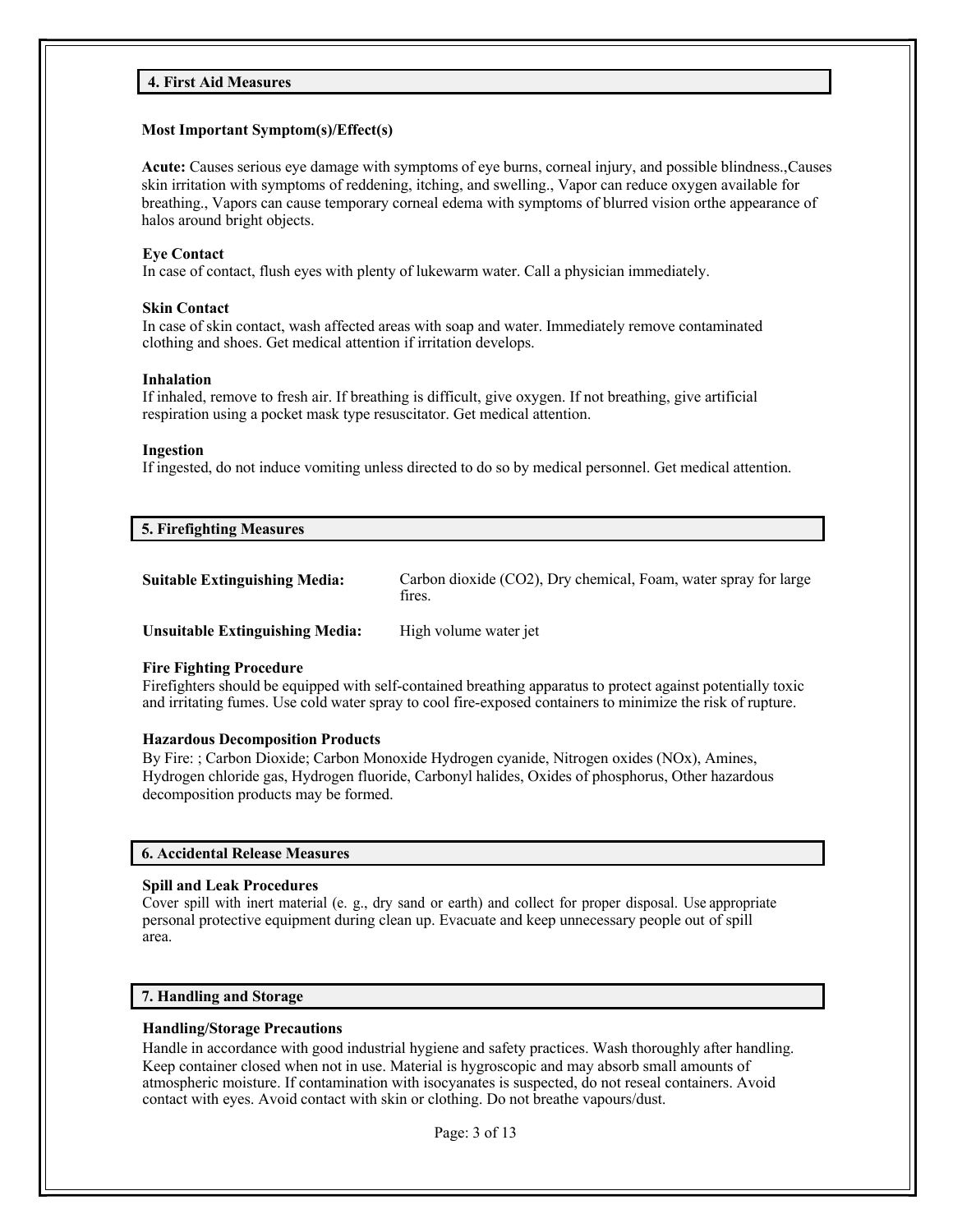#### **Storage Period:**

6 Months

| <b>Storage Temperature</b> |                            |
|----------------------------|----------------------------|
| Minimum:                   | 21.11 °C (70 °F)           |
| <b>Maximum:</b>            | $26.67 \text{ °C}$ (80 °F) |

#### **Storage Conditions**

Store materials between  $70^{\circ}$ F to  $80^{\circ}$ F (21°C to 27°C) in a dry and well ventilated area for a minimum of 48 hours prior to application of material. The transit temperature range is 32°F to 100°F (0°C to 38°C). The pressure in sealed containers can increase under the influence of heat. Protect against heat and direct sunlight.

#### **Substances to Avoid**

Oxidizing agents, Isocyanates

## **8. Exposure Controls/Personal Protection**

#### **Exposure Limits**

Any component which is listed in section 3 and is not listed in this section does not have a known ACGIH TLV, OSHA PEL or supplier recommended occupational exposure limit.

## **Personal protective equipment**

Avoid contact with skin, eyes and clothing.

## **Industrial Hygiene/Ventilation Measures**

When handling this product, ventilation of the work area is recommended.

## **Respiratory Protection**

In case of insufficient ventilation, wear suitable respiratory equipment., In spray applications, an organic vapor/particulate respirator or air supplied unit is necessary.

## **Hand Protection**

When this product is sprayed in combination with polymeric MDI ("A" side), fabric gloves coated in nitrile, neoprene, butyl or PVC are recommended. When handling liquid product, nitrile, neoprene, butyl or PVC gloves are recommended.

## **Eye Protection**

Chemical resistant goggles must be worn.

#### **Skin Protection**

Wear as appropriate:, disposable one-piece overall with integral hood, Impervious protective clothing.

## **Additional Protective Measures**

Employees should wash their hands and face before eating, drinking, or using tobacco products. Educate and train employees in the safe use and handling of this product.

## **9. Physical and Chemical Properties**

**State of Matter:** liquid<br> **Color:** Ambe

**Color:** Amber, Brown **Odor:** slight, Ether, Amine **Odor Threshold:** No Data Available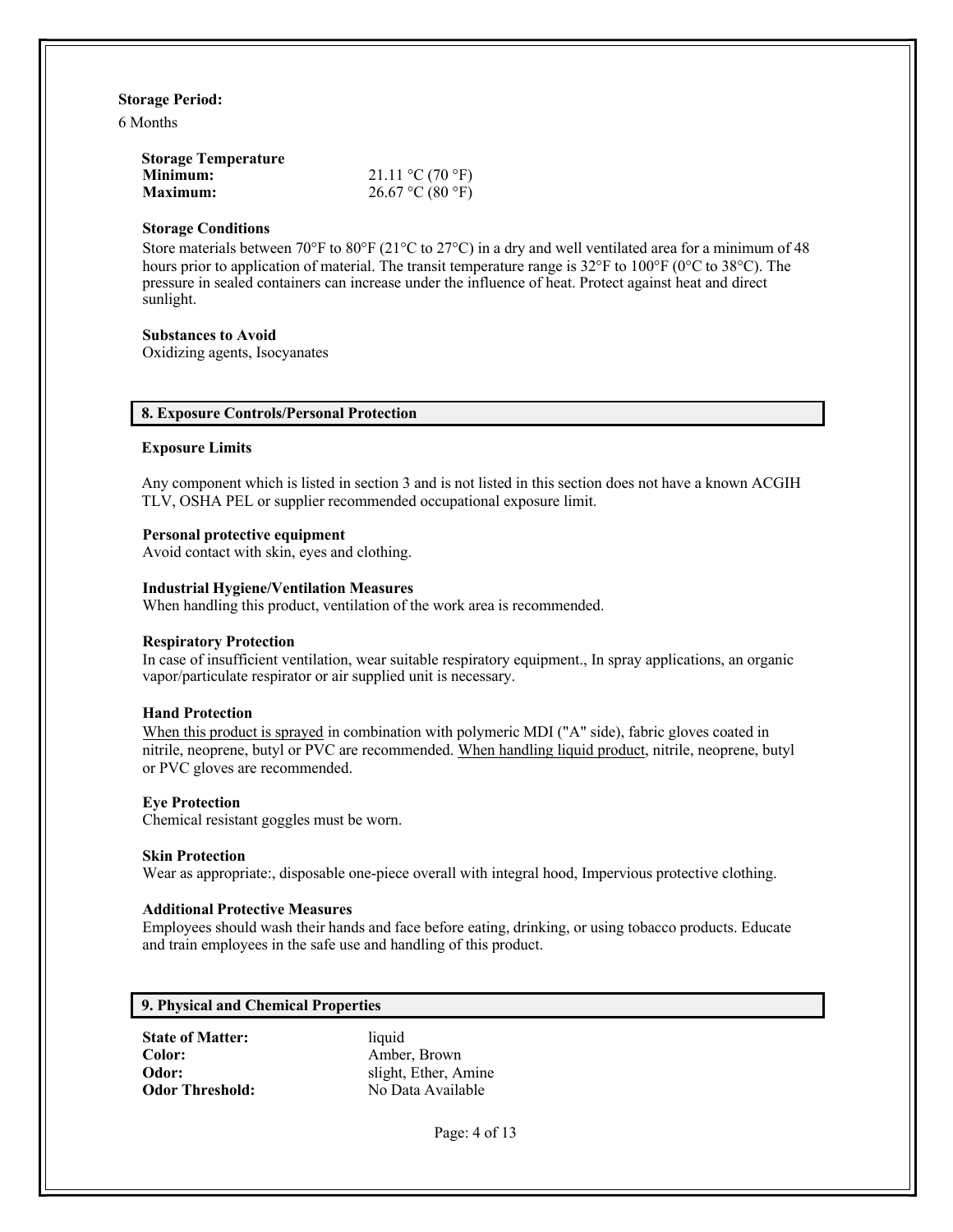| pH:                               | $7-10$                    |
|-----------------------------------|---------------------------|
| <b>Freezing Point:</b>            | No Data Available         |
| <b>Setting Point:</b>             | No Data Available         |
| <b>Melting Point:</b>             | No Data Available         |
| <b>Boiling Point:</b>             | No Data Available         |
| <b>Flash Point:</b>               | $>120^{\circ}$ C / 248° F |
| <b>Evaporation Rate:</b>          | No Data Available         |
| <b>Lower explosion limit:</b>     | No Data Available         |
| <b>Upper Explosion Limit:</b>     | No Data Available         |
| <b>Vapor Pressure:</b>            | No Data Available         |
| <b>Vapor Density:</b>             | >5                        |
| Density:                          | No Data Available         |
| <b>Relative Vapor Density:</b>    | $1.15 - 1.3$              |
| <b>Specific Gravity:</b>          | 1.06                      |
| <b>Solubility in Water:</b>       | Partially soluble         |
| <b>Partition Coefficient: n-</b>  | No Data Available         |
| octanol/water:                    |                           |
| <b>Auto-ignition Temperature:</b> | No Data Available         |
| <b>Decomposition Temperature:</b> | No Data Available         |
| <b>Dynamic Viscosity:</b>         | No Data Available         |
| <b>Kinematic Viscosity:</b>       | No Data Available         |
| <b>Bulk Density:</b>              | No Data Available         |
|                                   |                           |

## **10. Stability and Reactivity**

### **Hazardous Reactions**

Hazardous polymerization does not occur.

# **Stability**

Stable

## **Materials to Avoid**

Oxidizing agents, Isocyanates

## **Hazardous Decomposition Products**

By Fire: Carbon Dioxide; Carbon Monoxide; Hydrogen cyanide, Nitrogen oxides (NOx), Amines, Hydrogen chloride gas, Hydrogen fluoride, Carbonyl halides, Oxides of phosphorus, Other hazardous decomposition products may be formed.

#### **11. Toxicological Information**

**Likely Routes of Exposure:** Skin Contact

Eye Contact Inhalation

#### **Health Effects and Symptoms**

**Acute:** Causes serious eye damage with symptoms of eye burns, corneal injury, and possible blindness., Causes skin irritation with symptoms of reddening, itching, and swelling., Vapor can reduce oxygen available for breathing., Vapors can cause temporary corneal edema with symptoms of blurred vision or the appearance of halos around bright objects.

**Chronic:** Not expected to cause adverse chronic health effects.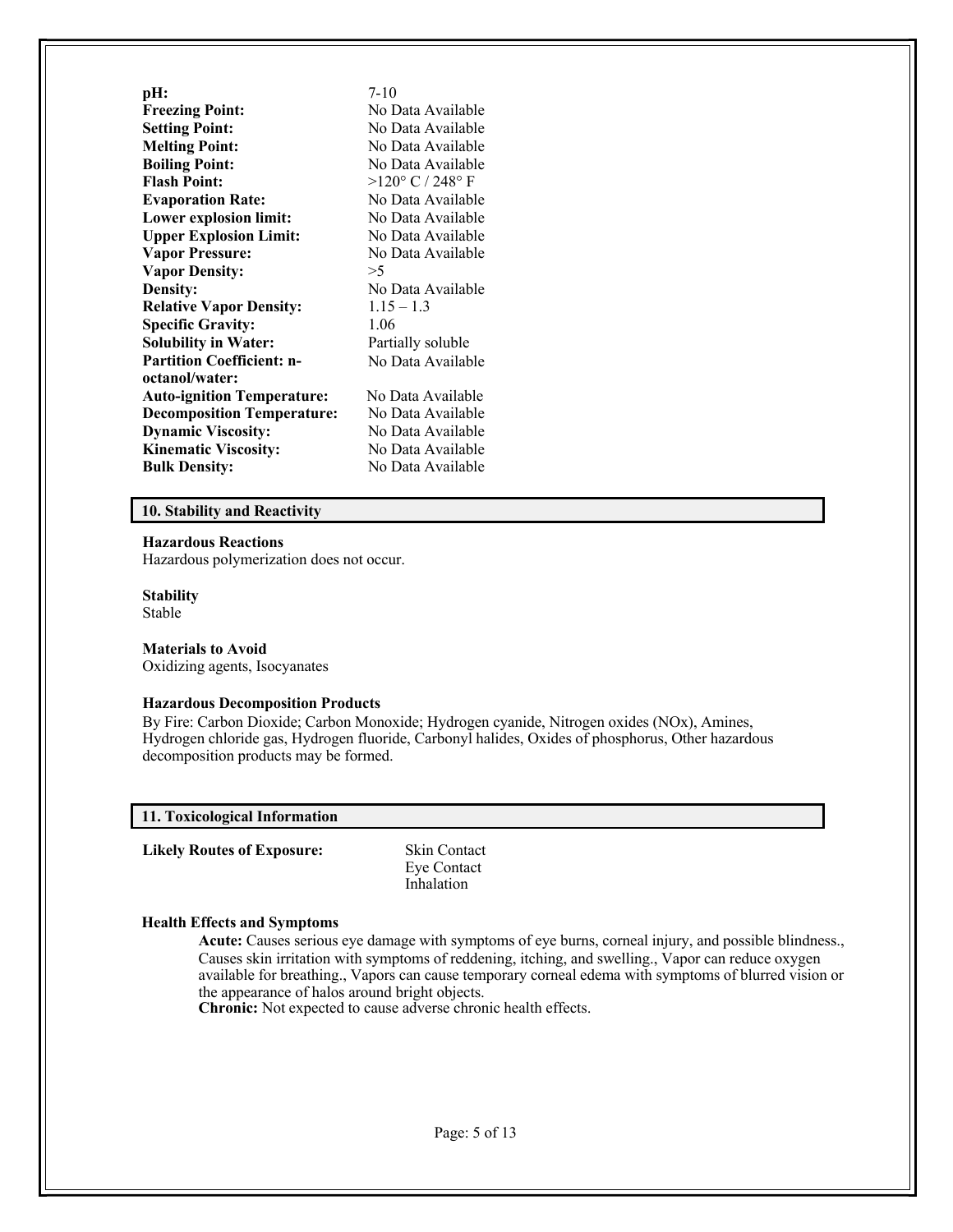## **Toxicity Data for: Evercell 2.0**

No data available for this product.

Please find the data available for the components.

**Acute Oral Toxicity** Acute toxicity estimate: 2159 mg/kg (Calculation method)

**Acute Dermal Toxicity** Acute toxicity estimate: > 5000 mg/kg (Calculation method)

#### **Toxicity Data for: Polymer**

**Toxicity Note** Toxicity data is based on a similar product.

**Acute Oral Toxicity** LD50: 1500 mg/kg (rat)

**Acute Dermal Toxicity** LD50: 1230 mg/kg (rabbit)

#### **Toxicity Data for: Hydrofluorocarbon**

**Acute Inhalation Toxicity**  $LC50: > 200000$  ppm, 4 h, gas (rat)

**Acute Dermal Toxicity**  $LD50:$  > 2000 mg/kg (rabbit)

**Skin Irritation** Non-irritating

**Eye Irritation** rabbit, Mild eye irritation

#### **Sensitization**

Skin sensitisation:: non-sensitizer

**Repeated Dose Toxicity** 28 d, inhalation: NOAEL: 50,000 ppm, (Rat)

90 d, Inhalation: NOAEL: 2000 ppm, (Rat)

## **Mutagenicity**

Genetic Toxicity in Vitro: Cytogenetic assay: ambiguous (human lymphocytes, Metabolic Activation: with/without) Ames: negative (Metabolic Activation: with/without)

Genetic Toxicity in Vivo: Micronucleus Assay: negative (Mouse) negative

## **Developmental Toxicity/Teratogenicity**

Page: 6 of 13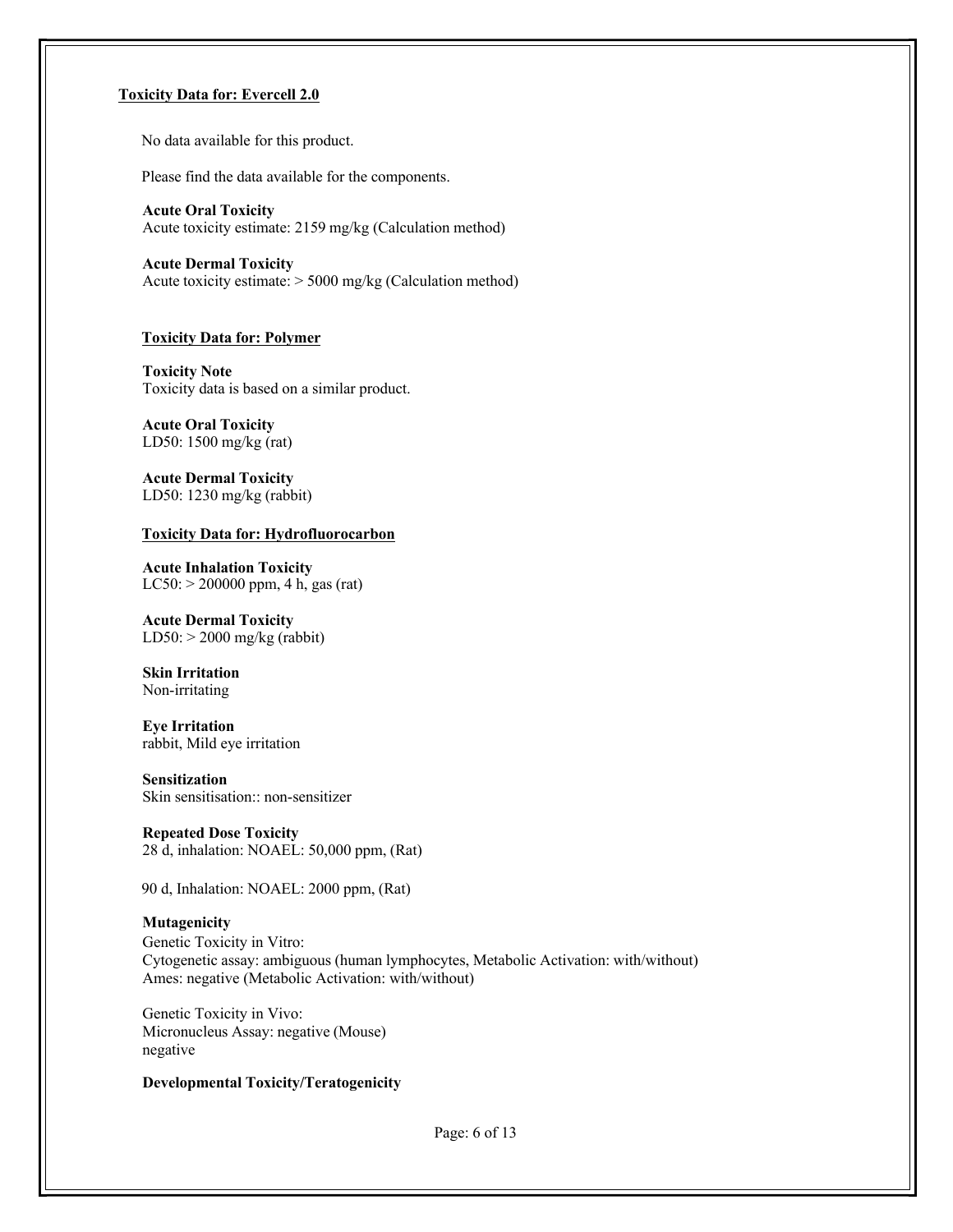No Teratogenic effects observed at doses tested.

## **Toxicity Data for: Chlorinated Phosphate Ester**

**Acute Oral Toxicity** LD50:  $> = 1150$  mg/kg (rat)

## **Acute Inhalation Toxicity**

LC50: > 7.14 mg/l, 4 h, dust/mist (rat, male/female)

## **Skin Irritation**

human skin, Patch Test, Non-irritating

human skin, Patch Test, Non-irritating

## **Eye Irritation**

rabbit, OECD Test Guideline 405, Exposure Time: 24 h, Slightly irritating

## **Sensitization**

dermal: non-sensitizer (Guinea pig, Maximization Test)

dermal: non-sensitizer (Human, Patch Test)

## **Repeated Dose Toxicity**

90 Days, oral: NOAEL: 36 mg/kg, (Rat, male)

13 weeks, oral: NOAEL: 2500 ppm, LOAEL: 800 ppm, (Rat, male, daily)

## **Mutagenicity**

Genetic Toxicity in Vitro: Ames: negative (Salmonella typhimurium, Metabolic Activation: with/without) Positive and negative results were reported. Mammalian cell - gene mutation assay: positive (Mouse lymphoma cells (L5178Y/TK), Metabolic Activation: with) Positive and negative results were reported.

Genetic Toxicity in Vivo: Micronucleus test: negative (Mouse, male/female, intraperitoneal) negative

## **Toxicity to Reproduction/Fertility**

Other method, inhalation, daily, (rat, male) Reproductive effects have been observed in animal studies.Two-generation study, (feeding study ) oral, daily, (rat, male/female) NOAEL (parental): 85 mg/kg,

## **Developmental Toxicity/Teratogenicity**

rat, female, oral, gestation, daily, NOAEL (teratogenicity): > 1%, NOAEL (maternal): > 1% No Teratogenic effects observed at doses tested. No fetotoxicity observed at doses tested.rat, female, oral, gestation, NOAEL (teratogenicity): 1,000 mg/kg, NOAEL (maternal): 1,000 mg/kg,

## **Toxicity Data for: Polyether Polyol**

# **Toxicity Note**

No data available for this component.

## **Acute Oral Toxicity**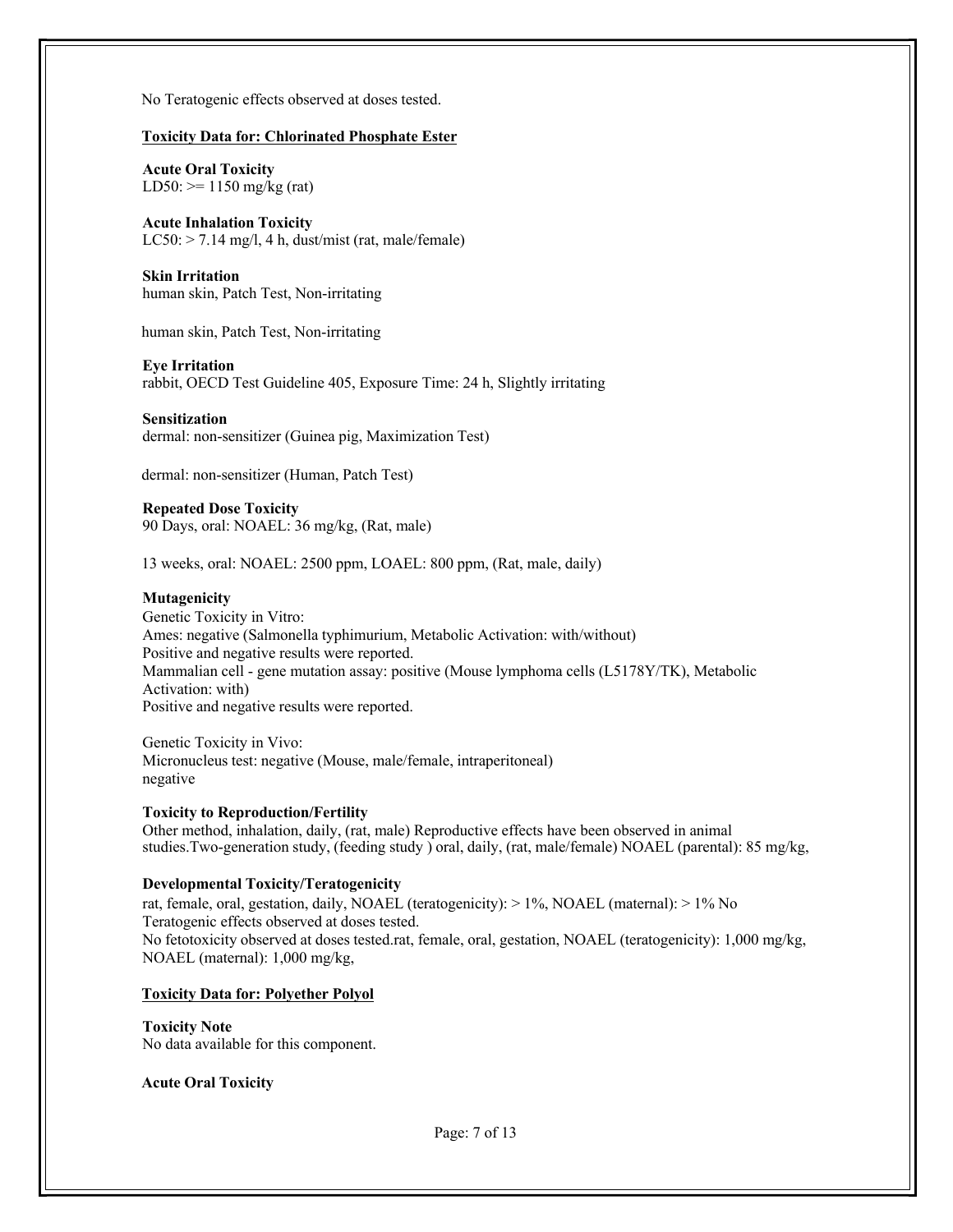no data available

**Toxicity Data for: Tertiary Amine**

**Acute Oral Toxicity** LD50: 1182.7 mg/kg (rat, male/female) (OECD Test Guideline 401)

LD50: 1203.2 mg/kg (rat, male) (OECD Test Guideline 401)

LD50: 1220.1 mg/kg (rat, female) (OECD Test Guideline 401)

**Acute Inhalation Toxicity** LC50: 1641 ppm, 4 h, vapour (rat) (OECD Test Guideline 403)

**Acute Dermal Toxicity** LD50: 1370 mg/kg (rabbit)

**Skin Irritation** rabbit, OECD Test Guideline 404, Exposure Time: 4 h, Corrosive

**Eye Irritation** rabbit, Draize, Corrosive

**Sensitization** dermal: sensitizer (Mouse, Mouse local lymphoma assay)

Respiratory sensitization: negative (Human)

Buehler Test: non-sensitizer (Guinea pig)

#### **Repeated Dose Toxicity**

90 Days, inhalation: NOAEL: 24 ppm, (Rat, Male/Female, 6 hrs/day 5 days/week) Irritation to lungs and nasal cavity.Reduced body weight gain.

#### **Mutagenicity**

Genetic Toxicity in Vitro: Ames test: negative (Salmonella typhimurium, Metabolic Activation: with/without)

Genetic Toxicity in Vivo: In vivo micronucleus test: negative (Mouse, male/female, intraperitoneal) negative

**Carcinogenicity** Mouse, females, oral, 123 weeksnegative

#### **Toxicity to Reproduction/Fertility**

inhalation, daily, (Rat, Female) NOAEL (parental): 10 ppm, NOAEL (F2): 100 ppm No effects on Reproductive parameters observed at doses tested.Fertility Screening, Oral, daily, (rat)

**Developmental Toxicity/Teratogenicity**

rat, female, inhalation, gestation, NOAEL (teratogenicity): 100 ppm, NOAEL (maternal): 10 ppm No Teratogenic effects observed at doses tested. No fetotoxicity observed at doses tested.

#### **Other Relevant Toxicity Information**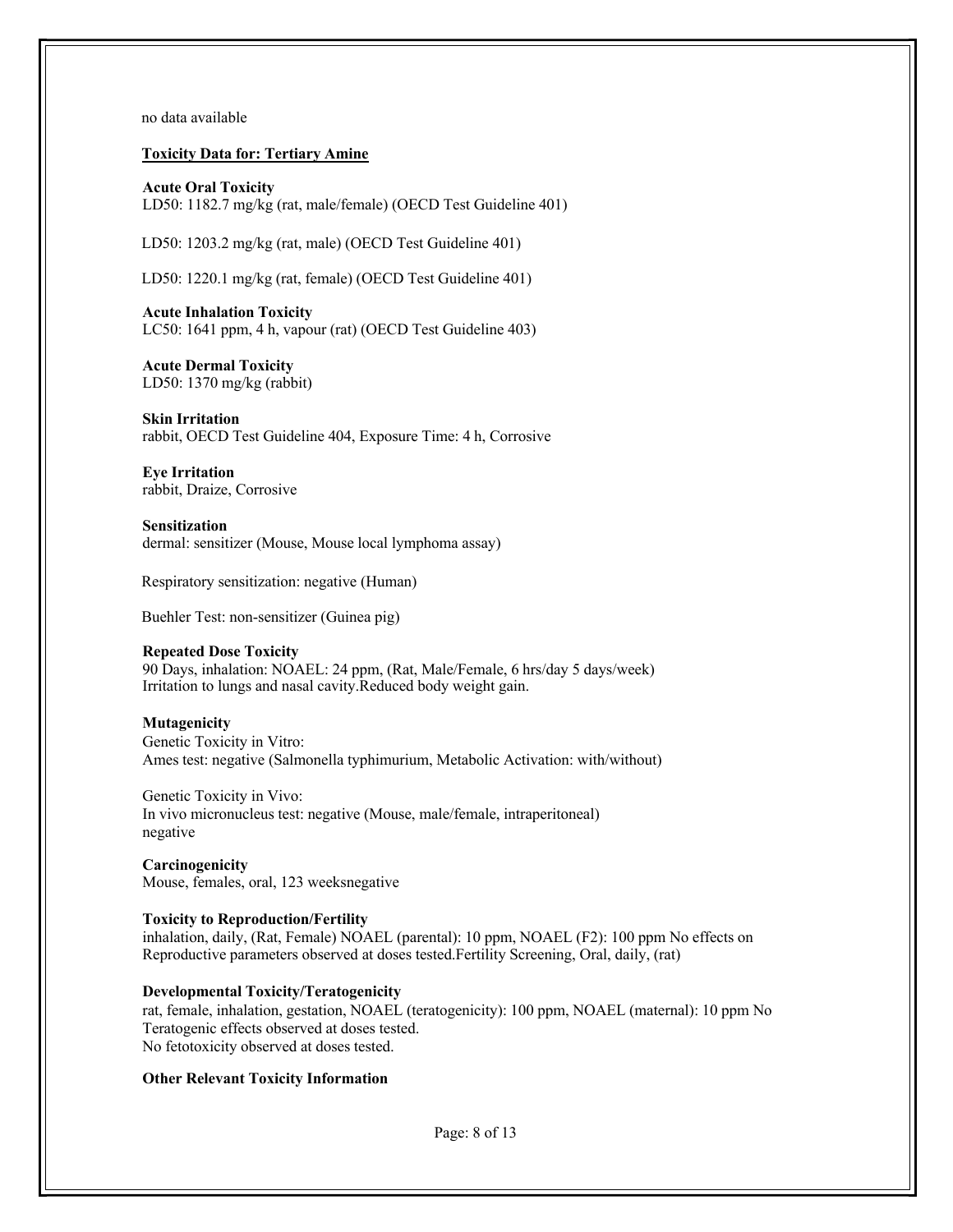May cause irritation of respiratory tract.

## **Toxicity Data for: Tertiary Amine**

**Acute Dermal Toxicity** LD50: 1919 mg/kg (rabbit)

**Skin Irritation** rabbit, Severely irritating

**Eye Irritation** severe irritant

**Mutagenicity** Genetic Toxicity in Vitro: Ames test: negative

## **Toxicity Data for: Tertiary Amine**

**Acute Oral Toxicity** LD50: 1630 mg/kg (rat)

**Acute Inhalation Toxicity** LC50: 308 mg/l, 4 h, vapour (rat) 4 hour test is calculated.

LC50: 290 ppm, 6 h, vapour (rat)

**Acute Dermal Toxicity** LD50: 234.92 mg/kg (rabbit)

**Skin Irritation** Severely irritating

**Eye Irritation** severe irritant

**Other Relevant Toxicity Information**

May cause irritation of respiratory tract.

#### **Carcinogenicity:**

No carcinogenic substances as defined by IARC, NTP and/or OSHA

## **12. Ecological Information**

## **Ecological Data for: Evercell 2.0**

No data available for this product. Please find the data available for the components.

**Ecological Data for Polymer Additional Ecotoxicological Remarks** No data available for this component.

#### **Ecological Data for Hydrofluorocarbon**

Page: 9 of 13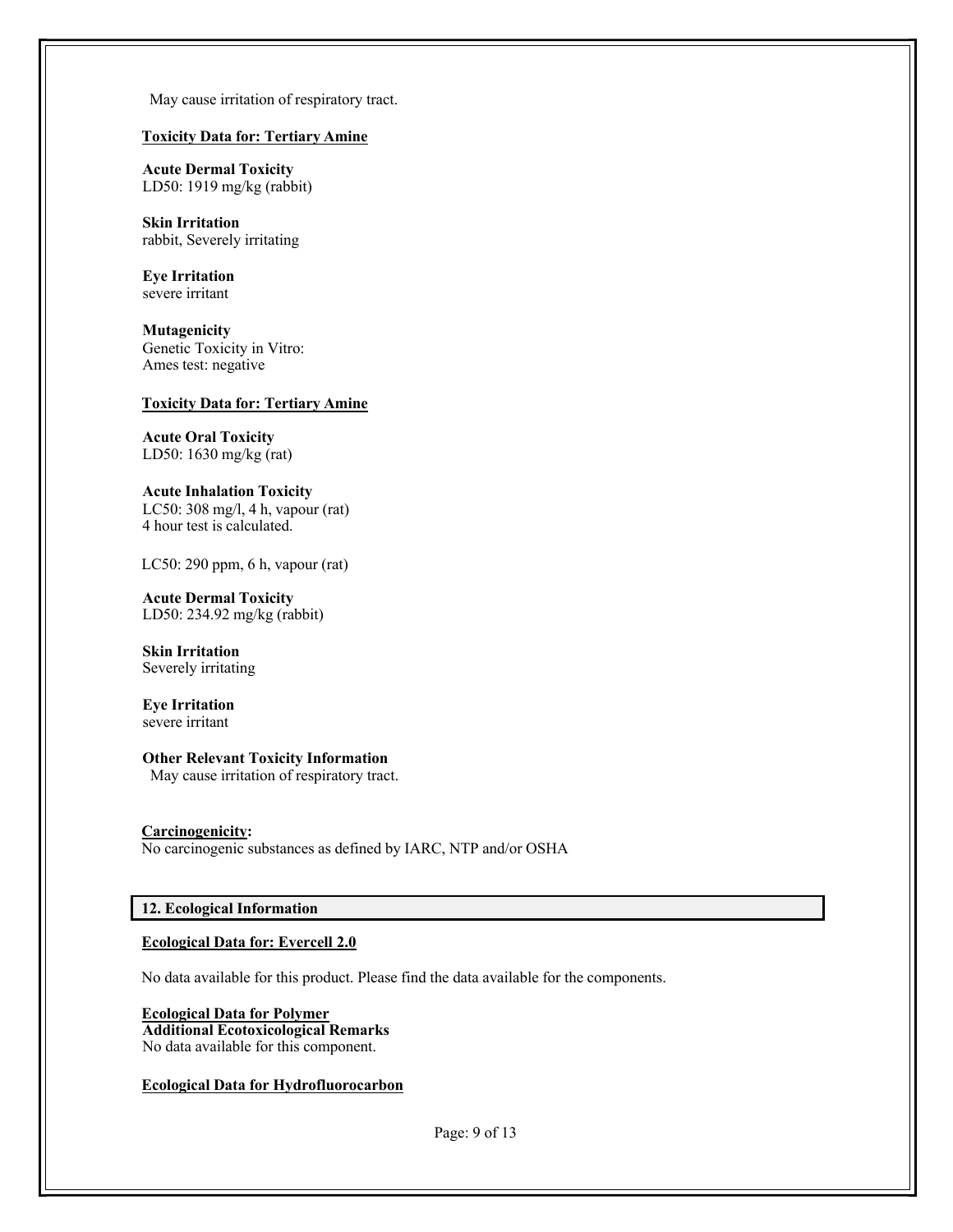#### **Acute and Prolonged Toxicity to Fish**

LC50: > 81.8 mg/l (Rainbow trout (Salmo gairdneri), 48 h)

#### **Acute Toxicity to Aquatic Invertebrates**

EC50: > 97.9 mg/l (Water flea (Daphnia magna), 96 h)

#### **Ecological Data for Chlorinated Phosphate Ester Biodegradation**

Aerobic, 0 %, Exposure time: 28 Days, Not readily biodegradable.

#### **Bioaccumulation**

Cyprinus carpio (Carp), Exposure time: 42 Days, ca. 0.8 - 2.8 BCF

## **Acute and Prolonged Toxicity to Fish**

LC50: ca. 84 mg/l (Bluegill (Lepomis macrochirus), 96 h)

LC50: 51 mg/l (Fathead minnow (Pimephales promelas), 96 h)

LC50: 30 mg/l (Guppy (Poecilia reticulata), 96 h)

## **Acute Toxicity to Aquatic Invertebrates**

EC50: ca. 131 mg/l (Water flea (Daphnia magna), 48 h)

## **Toxicity to Aquatic Plants**

EC50: 45 mg/l, End Point: biomass (Green algae (Scenedesmus subspicatus), 72 h)

EC50: 41 - 55 mg/l, End Point: biomass (Green algae (Selenastrum capricornutum), 96 h)

#### **Toxicity to Microorganisms**

EC50: 295 mg/l, (Photobacterium phosphoreum, 30 min)

EC50: 784 mg/l, (Activated sludge microorganisms, 3 h)

#### **Ecological Data for Tertiary Amine**

**Biodegradation** aerobic, > 90 %, Exposure time: 13 Days, i.e. readily biodegradable

**Biochemical Oxygen Demand (BOD)** 285 O2/g

**Chemical Oxygen Demand (COD)** 485 O2/g

**Acute and Prolonged Toxicity to Fish** LC50: 81 mg/l (Fathead minnow (Pimephales promelas), 96 h)

LC50: 100 - 220 mg/l (Golden orfe (Leuciscus idus), 96 h)

**Acute Toxicity to Aquatic Invertebrates** EC50: 98 mg/l (Water flea (Daphnia magna), 48 h)

**Toxicity to Aquatic Plants** EC50: 35 mg/l, (Green algae (Scenedesmus subspicatus), 72 h)

**Toxicity to Microorganisms**  $EC50: > 8,000$  mg/l, (Pseudomonas putida, 71 h)

Page: 10 of 13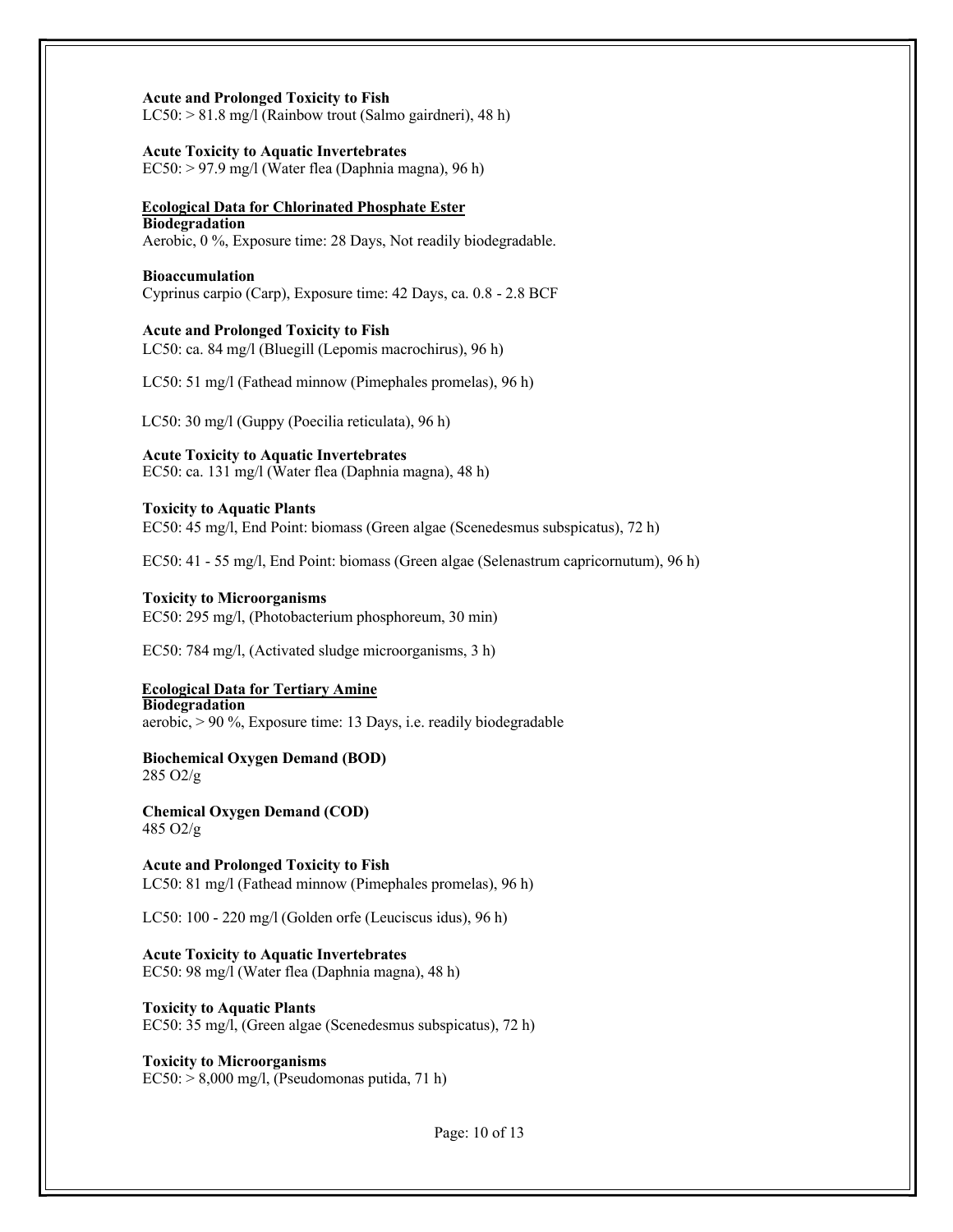## **Ecological Data for Tertiary Amine**

**Additional Ecotoxicological Remarks**

No data available for this component.

#### **Ecological Data for Tertiary Amine Biodegradation**

Not readily biodegradable.

## **Acute and Prolonged Toxicity to Fish**

LC50: 220 mg/l (Golden orfe (Leuciscus idus), 96 h)

## **13. Disposal Considerations**

## **Waste Disposal Method**

Waste disposal should be in accordance with existing federal, state and local environmental control laws.

## **Empty Container Precautions**

Recondition or dispose of empty container in accordance with governmental regulations.

## **14. Transportation Information**

**Land transport (DOT) Non-Regulated**

**Sea transport (IMDG) Non-Regulated**

# **Air transport (ICAO/IATA)**

**Hazard Class or Division:** 9 **UN number:** UN3334 **Packaging Group:** III **Hazard Label(s):** MISCELLANEOUS

Aviation regulated liquid, n.o.s. (contains Hydrofluorocarbon)

## **15. Regulatory Information**

# **United States Federal Regulations**

**US. Toxic Substances Control Act:** Listed on the TSCA Inventory.

No substances are subject to TSCA 12(b) export notification requirements.

**US. EPA CERCLA Hazardous Substances (40 CFR 302) Components:** None

**SARA Section 311/312 Hazard Categories:** Acute Health Hazard

**US. EPA Emergency Planning and Community Right-To-Know Act (EPCRA) SARA Title III Section 302 Extremely Hazardous Substance (40 CFR 355, Appendix A) Components:** None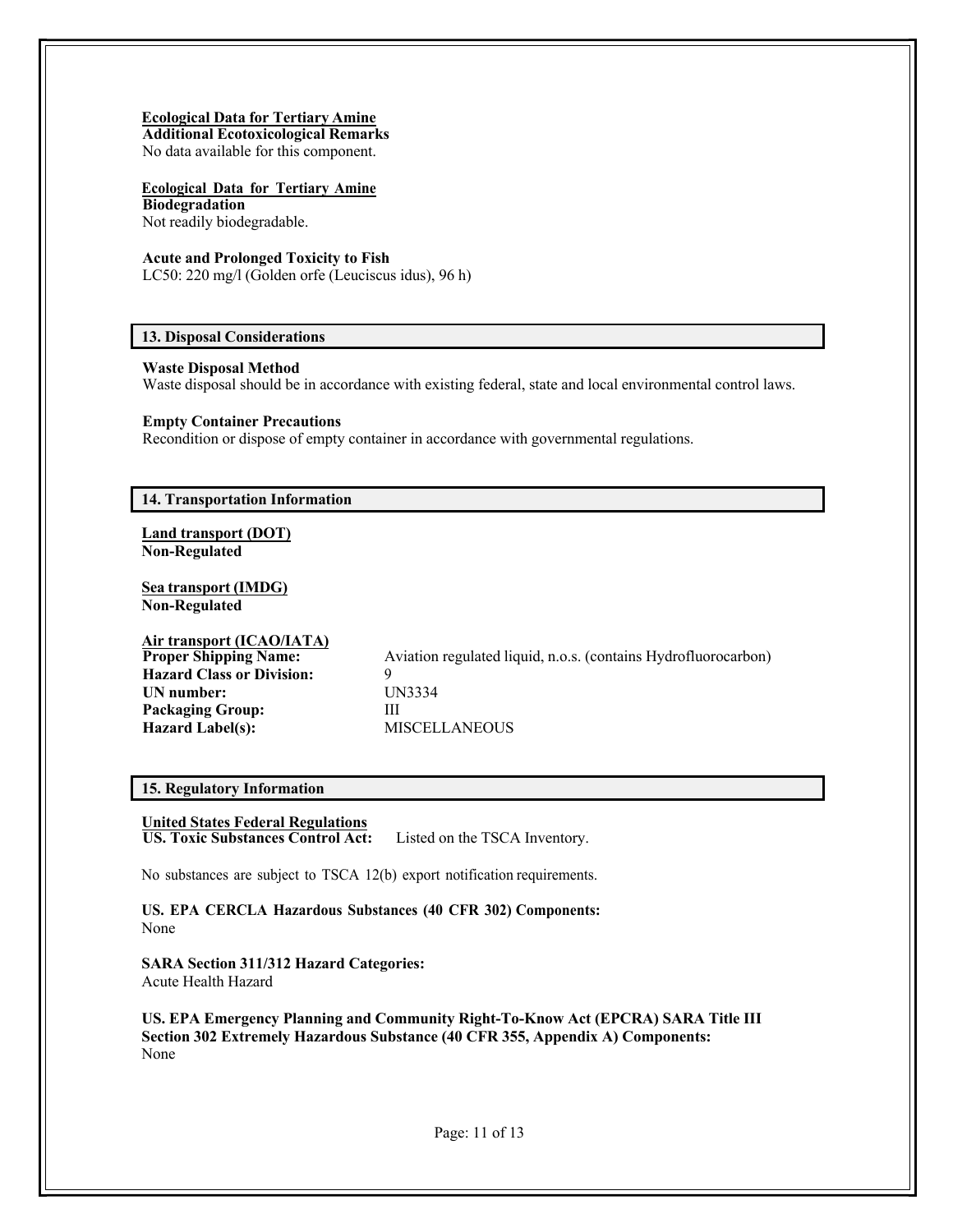## **US. EPA Emergency Planning and Community Right-To-Know Act (EPCRA) SARA Title III Section 313 Toxic Chemicals (40 CFR 372.65) - Supplier Notification Required Components:** None

## **US. EPA Resource Conservation and Recovery Act (RCRA) Composite List of Hazardous Wastes and Appendix VIII Hazardous Constituents (40 CFR 261):**

Under RCRA, it is the responsibility of the person who generates a solid waste, as defined in 40 CFR 261.2, to determine if that waste is a hazardous waste.

## **State Right-To-Know Information**

The following chemicals are specifically listed by individual states; other product specific health and safety data in other sections of the SDS may also be applicable for state requirements. For details on your regulatory requirements you should contact the appropriate agency in your state.

# **Massachusetts, New Jersey or Pennsylvania Right to Know Substance Lists:**

| Weight percent | <b>Components</b>                      | CAS-No.                  |
|----------------|----------------------------------------|--------------------------|
| $30 - 60\%$    | Polymer                                | $CAS#$ is a trade secret |
| $>=1\%$        | Polyester Polyol                       | $CAS#$ is a trade secret |
| $>=1\%$        | Polyether Polyol                       | $CAS#$ is a trade secret |
| $5 - 10\%$     | Hydrofluorocarbon                      | $CAS#$ is a trade secret |
| $3 - 7\%$      | Chlorinated Phosphate Ester            | $CAS#$ is a trade secret |
| $>=1\%$        | <b>Brominated Aromatic Polyalcohol</b> | $CAS#$ is a trade secret |
| $1 - 5\%$      | Polyether Polyol                       | $CAS#$ is a trade secret |
| $1 - 5\%$      | <b>Tertiary Amine</b>                  | $CAS#$ is a trade secret |
| $0.1 - 1\%$    | <b>Tertiary Amine</b>                  | $CAS#$ is a trade secret |
| $0.1 - 1\%$    | <b>Tertiary Amine</b>                  | $CAS#$ is a trade secret |

#### **New Jersey Environmental Hazardous Substances List and/or New Jersey RTK Special Hazardous Substances Lists:**

|           | Weight percent |
|-----------|----------------|
| $1 - 5\%$ |                |
| 0.1101    |                |

**Components CAS-No.** 0.1 - 1% Ethylene Glycol 107-21-1

Tertiary Amine CAS# is a trade secret

 $CAS-No.$ 

123-91-1

# **Pennsylvania Right to Know Special Hazard Substance List:**

| Weight percent | <b>Components</b> | <b>CAS-N</b> |
|----------------|-------------------|--------------|
| $< 0.1\%$      | Formaldehyde      | $50-00-0$    |
| $< 0.1\%$      | 1.4-Dioxane       | 123-91-      |

#### **Massachusetts Right to Know Extraordinarily Hazardous Substance List: Weight percent Components CAS-No.**  $\leq 0.1\%$  Formaldehyde 50-00-0 <0.1% 1,4-Dioxane 123-91-1

# **CFATS (Chemical Facility Anti-Terrorism Standards) Chemicals**